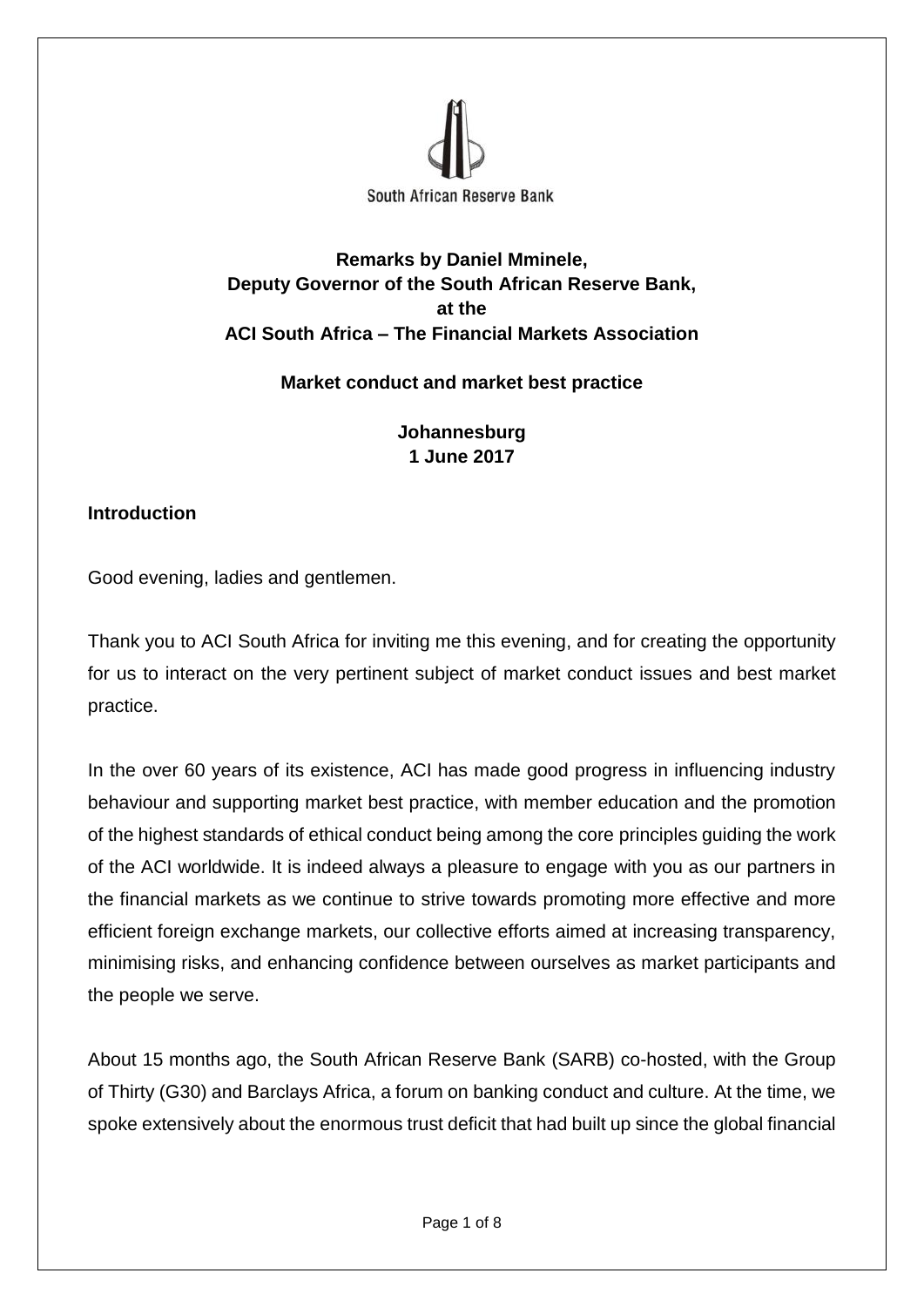crisis as well as about efforts to restore confidence and trust not only in banks, but also in the effective and efficient functioning of financial markets. The G30 had just released a report, titled *Banking conduct and culture: a call for sustained and comprehensive reform*, which is still very relevant today, not least because the implementation of required conduct reforms has been somewhat slow.

The focus of that G30 Forum was mainly on banks because, as Sir David Walker of the G30 had put it, 'the social externalities of banking are as great as, if not greater than, those of any other "business"'. Moreover, the majority of the conduct issues that we are grappling with has originated from the banking sector, be it issues around reference rates, as we saw with the Libor scandal in 2012, or the manipulation of foreign exchange rates and benchmark fixings, including, as you know, allegations of distorting competition being levelled at certain institutions trading in our own currency.

Focusing on banks, however, should not be construed to suggest that we should be less worried about the role played by other financial services providers and in the process inadvertently create scope for arbitrage opportunities. Today, we have broadened the scope of our activities to recognise this and to avoid an unintended consequence of creating an uneven playing field that could fuel financial disintermediation. I will talk more about broadening the scope of our initiatives later when I give a review of what we have already implemented and are still in the process of implementing here in South Africa.

Often, when misconduct has occurred, there tends to be the temptation to look to increased regulation as the best way to go about fixing the problem. As I said at the G30 Forum, it is preferable for market participants to self-correct on the basis of guidelines (not rules) that are developed to address integrity within banks as well as between banks and other stakeholders in the financial services industry – all in the interest of financial stability and the longevity of the role of banking in financial systems. Longer-lasting solutions are required to embed the correct culture rather than to impose conduct rules and police market participants. The financial services industry needs a fundamental shift in its mind-set on culture – that which is a value system that shapes the way in which we do business and contributes to building and maintaining trust. This is not to say that these value systems do not exist; I just think that the need to 'meet targets' in a profit-driven environment often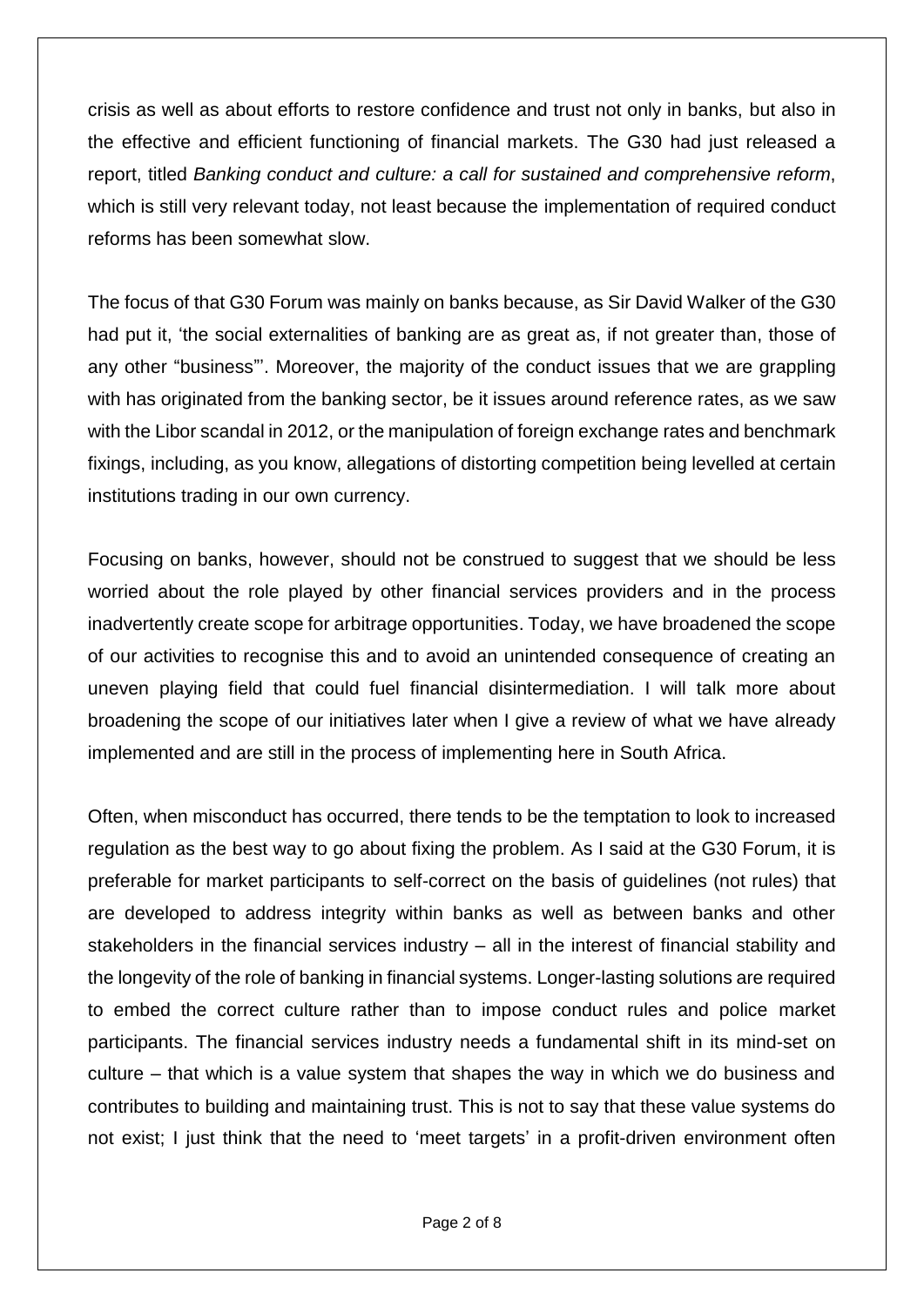supersedes other goals and creates conflicts of interest. A regulatory response should be the last resort, only when there is clear evidence that self-regulation has failed.

All market participants should ensure that the performance assessment and compensation of employees takes adequate account of governance, compliance and market conduct – and not solely of profits generated. Individuals who do not meet a specified threshold of acceptable behaviour that is aligned to their employer's value system and conduct expectations should feel the direct effect on their discretionary compensation. To guide this, the Financial Stability Board (FSB) has developed a set of principles for sound compensation practices; the aim of these principles is to reduce incentives for excessive risk taking that may arise from the structure of compensation schemes in significant financial institutions. As a member of the FSB, South Africa subscribes fully to these principles.

Moreover, advancement in the financial services industry should increasingly recognise the behaviour and conduct of employees. This should be done in the spirit of encouraging the type of behaviour that is aligned to the desired culture and addressing lapses by holding those responsible accountable. The leadership should be seen to be leading by example. The desired culture and conduct should cascade from top to bottom. Boards of directors and chief executive officers should also change their behaviour from recognising just the results to also embracing the 'how' aspect that should talk more to the manner in which the results were achieved.

#### **The financial markets review**

Let me return to my earlier remark about the initiatives of regulatory authorities in overseeing market conduct.

It is very important to emphasise that the initiatives which we have thus far embarked on are not about creating rules of conduct, but are meant to be guiding principles intended to create consensus on the standards of market practice. The Fixed Income, Currencies and Commodities Markets Standards Board (FMSB) in the United Kingdom (UK) is a good example of what this means. The FMSB is a private-sector body , which cooperates closely with the official sector, with a mission to create and enhance standards of behaviour by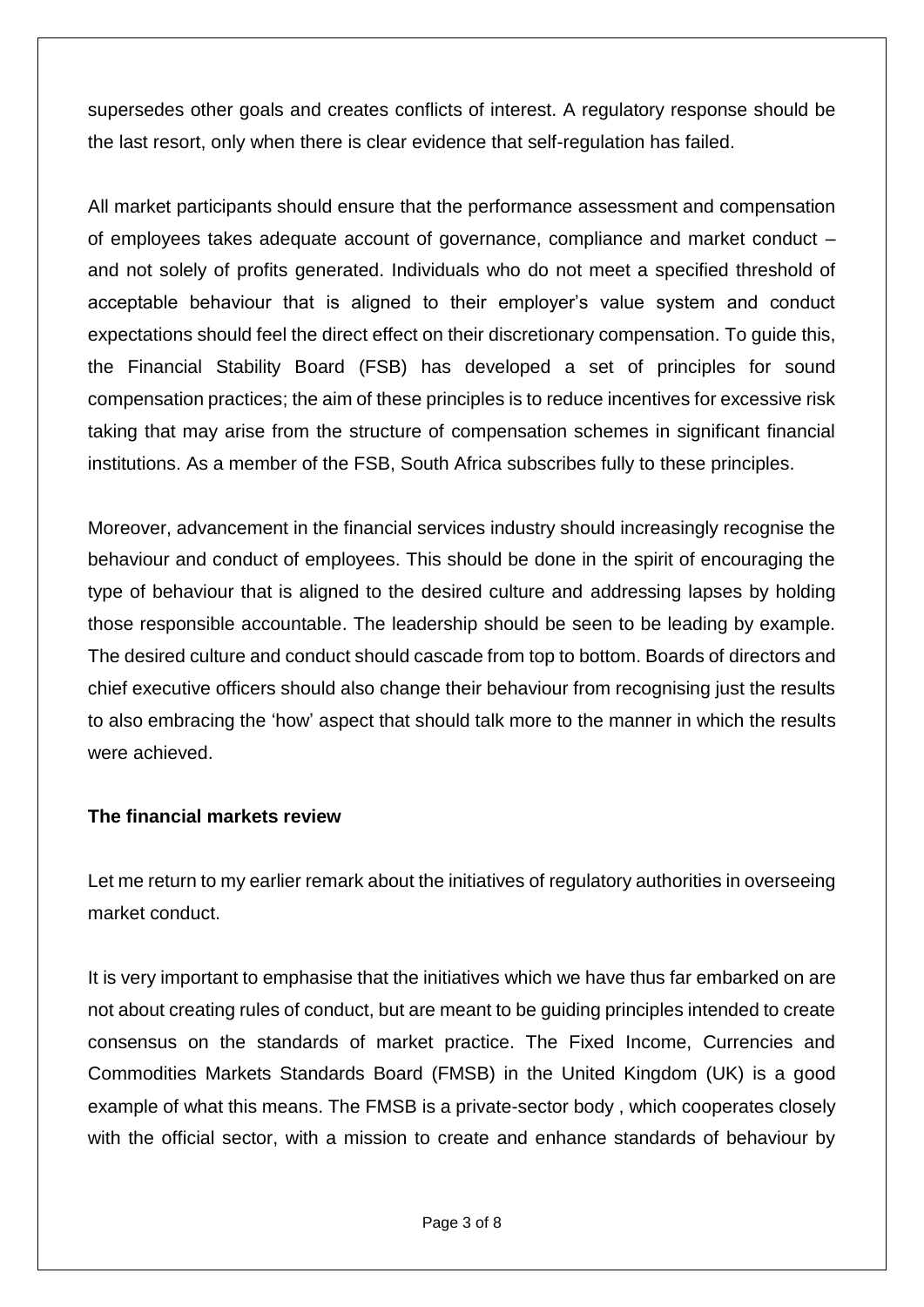developing principles of good conduct. Since its inception in 2015 the FMSB has already issued standards relating to 'Reference Price Transactions for the Fixed Income Markets', Binary Option for the Commodities Market, and New Issue Process Standard for the Fixed Income Markets'. South Africa is working on establishing a standards group similar to the FMSB as part of a broader financial markets review.

The former Minister of Finance announced in his Budget Speech in February 2017 that a financial markets review, modelled on the Fair and Effective Markets Review in the UK – which gave rise to the formation of the FMSB just mentioned – would be undertaken in 2017. This work has already started and market participants will be consulted as part of the process. The review will focus on conduct practices aimed at improving effectiveness to the benefit of market participants and customers. This review exercise will be a lot more comprehensive than the initial foreign exchange review that the SARB and the Financial Services conducted in 2014; it will consider conduct in the wholesale money, debt capital, foreign exchange, commodities and derivatives markets.

The Financial Markets Review Committee (FMRC) – which operates under the guidance of a joint steering committee comprising National Treasury, the Financial Services Board and the SARB – will look mainly into the following aspects in relation to market conduct:

- Review the standards and practices in South Africa's wholesale financial markets, both regulated and unregulated.
- Review governance, accountability and incentives in wholesale financial markets.
- Develop overarching principles for conduct and integrity to provide a consistent framework for specific reforms in wholesale financial markets.
- Identify any gaps in the legislation, regulation and/or supervision of conduct in wholesale financial markets, to be addressed through the market conduct policy framework under the Twin Peaks model of regulation.
- Identify and incorporate the role of global standards and good practice in South Africa's regulatory approach to wholesale financial markets.
- Develop recommendations for regulators on a pre-emptive, outcomes-focused and risk-based approach to conduct and integrity in wholesale financial markets.
- Facilitate the establishment of a market-led Financial Markets Standards Group.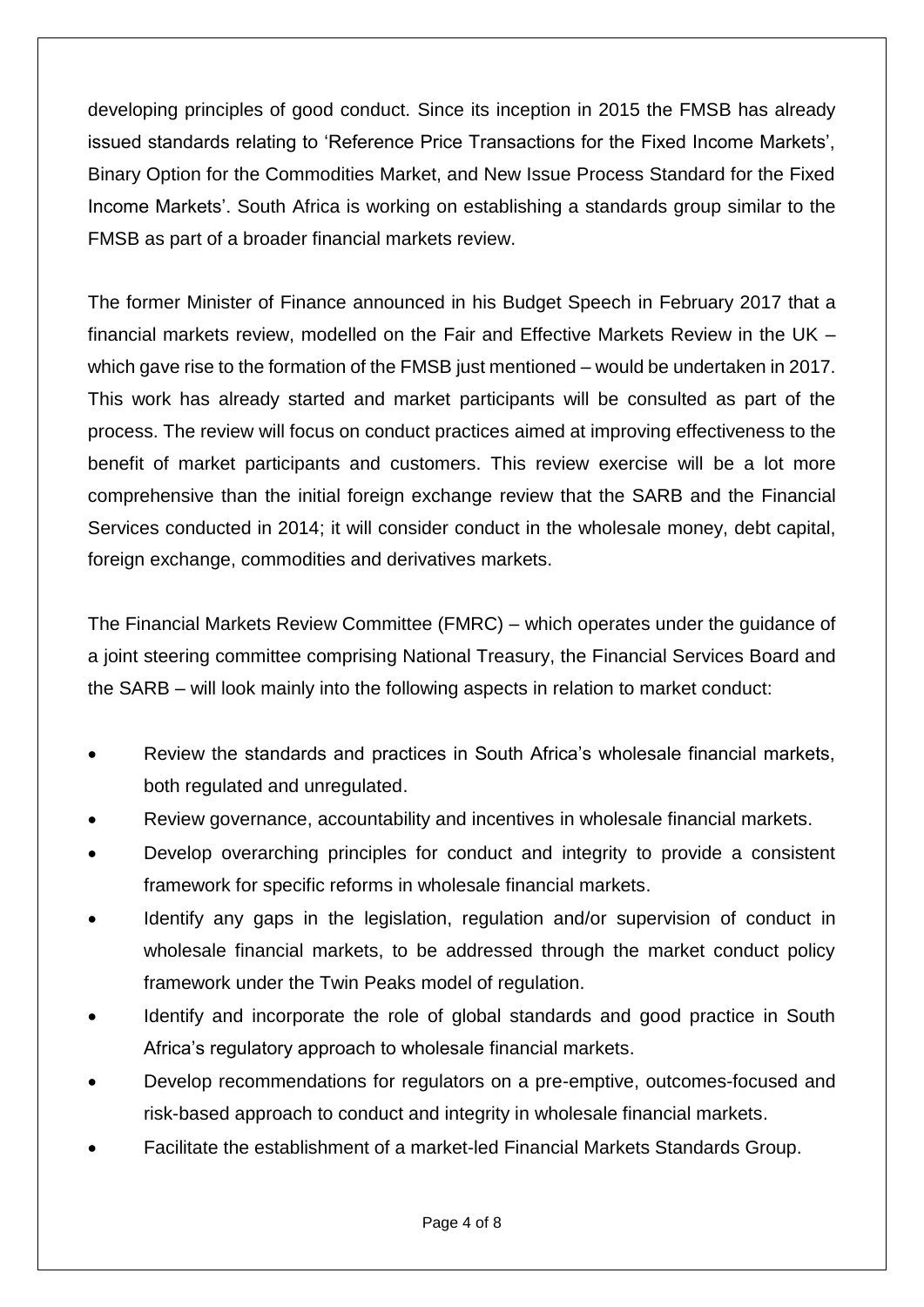The FMRC will develop an overarching definition and high-level principles of sound conduct and integrity for wholesale financial markets. The recommendations will focus on specific tools to strengthen the implementation and governance of conduct standards by market participants as well as on areas where changes to financial markets legislation and associated subordinate legislation are required to support a new conduct framework for wholesale financial markets. This area of work will evaluate the concept of market integrity in South Africa and will set out the expected outcomes that characterise market integrity. It will examine how, where appropriate, the market integrity objective can be given effect through legislation and market-led initiatives. The review will examine existing initiatives relating to wholesale market conduct and incorporate these work streams under the recommendations. The review will not duplicate work that has already been undertaken or is in progress but will rather draw on conclusions and recommendations, where available. To ensure that this is not a one-off exercise to tick a box that we, like other jurisdictions, have conducted a market review, a Financial Markets Standards Group will be established with the objective of sustaining the good practice standards for wholesale financial markets.

The mandate of the FMRC indicates that its focus is much broader than just the banking sector. This is one of the ways in which we are trying to prevent the unintended consequence of creating an uneven playing field. This approach is meant to recognise the evolution of asset managers and hedge funds, for example, from being niche businesses to playing a more important role in the financial system.

The financial markets review, which we hope will be completed by the end of 2018, is just one of many initiatives that South Africa has embarked on. Allow me to now touch briefly on the other initiatives that are also aimed at strengthening market conduct.

#### **The Twin Peaks model of financial regulation**

Very relevant to our discussions here today is the introduction of the Twin Peaks model of financial regulation in South Africa that proposes a new approach to the regulation of market conduct, namely through the establishment of a standalone conduct authority for the financial services industry. This proposal was first put forward by National Treasury in 2011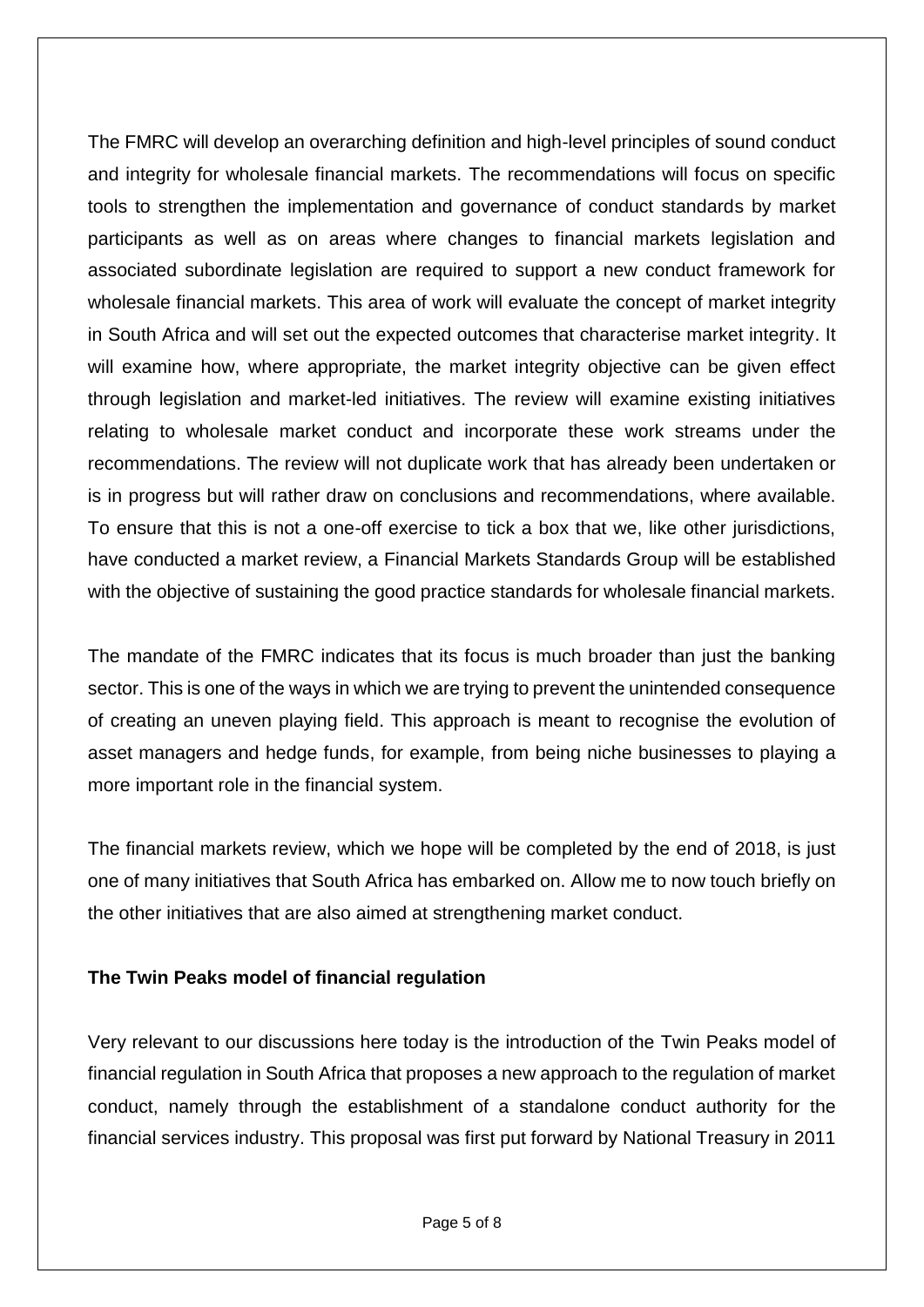and I am sure everyone here is aware of what the plan is going forward. Nonetheless, let me remind you that, among other things, the proposed conduct authority will have a mandate to enhance and support the integrity and efficiency of the domestic financial system. This mandate will be provided for in the Financial Sector Regulation Bill which is expected to confer powers on the SARB (as the Prudential Authority) and the Financial Services Board (as the Financial Sector Conduct Regulator) to preserve and enhance financial stability and to improve market conduct in order to protect financial customers.

## **Codes of conduct**

In the wake of the recent scandals of market manipulation, South Africa has been very active in the development of codes of conduct, starting with the Jibar<sup>1</sup> Code of Conduct in 2012, the Code of Conduct for authorised Over-the-counter (OTC) Derivative Providers is in the process of being finalised and, most recently, the Code of Conduct for wholesale OTC financial markets (OTC Code) which is still in a developmental phase, having had the benefit of input from relevant financial market stakeholders. It is envisaged that a number of other specialist codes of conduct will be developed for different segments of the wholesale financial markets, with the OTC Code serving as a general code for those market participants who are not covered by a specific code of conduct pertaining to their market segment.

As regards the foreign exchange market, many of you will be aware that the BIS Foreign Exchange Working Group released the Global Foreign Exchange Code (the Global Code) last week, which addresses, in a comprehensive manner, best practice covering areas such as market ethics and information sharing, but also tackles complex issues such as electronic trading and algorithmic trading. This is the first time that a single, unified, global code was established, providing guidance and principles that can apply across many jurisdictions and market segments. The SARB was afforded the opportunity to participate in the development of the Global Code. South Africa has become a member of an expanded and formalised Global Foreign Exchange Committee, whose objectives are to promote collaboration among local foreign exchange committees, to exchange views on trends and developments in

**.** 

<sup>1</sup> Johannesburg Interbank Agreed Rate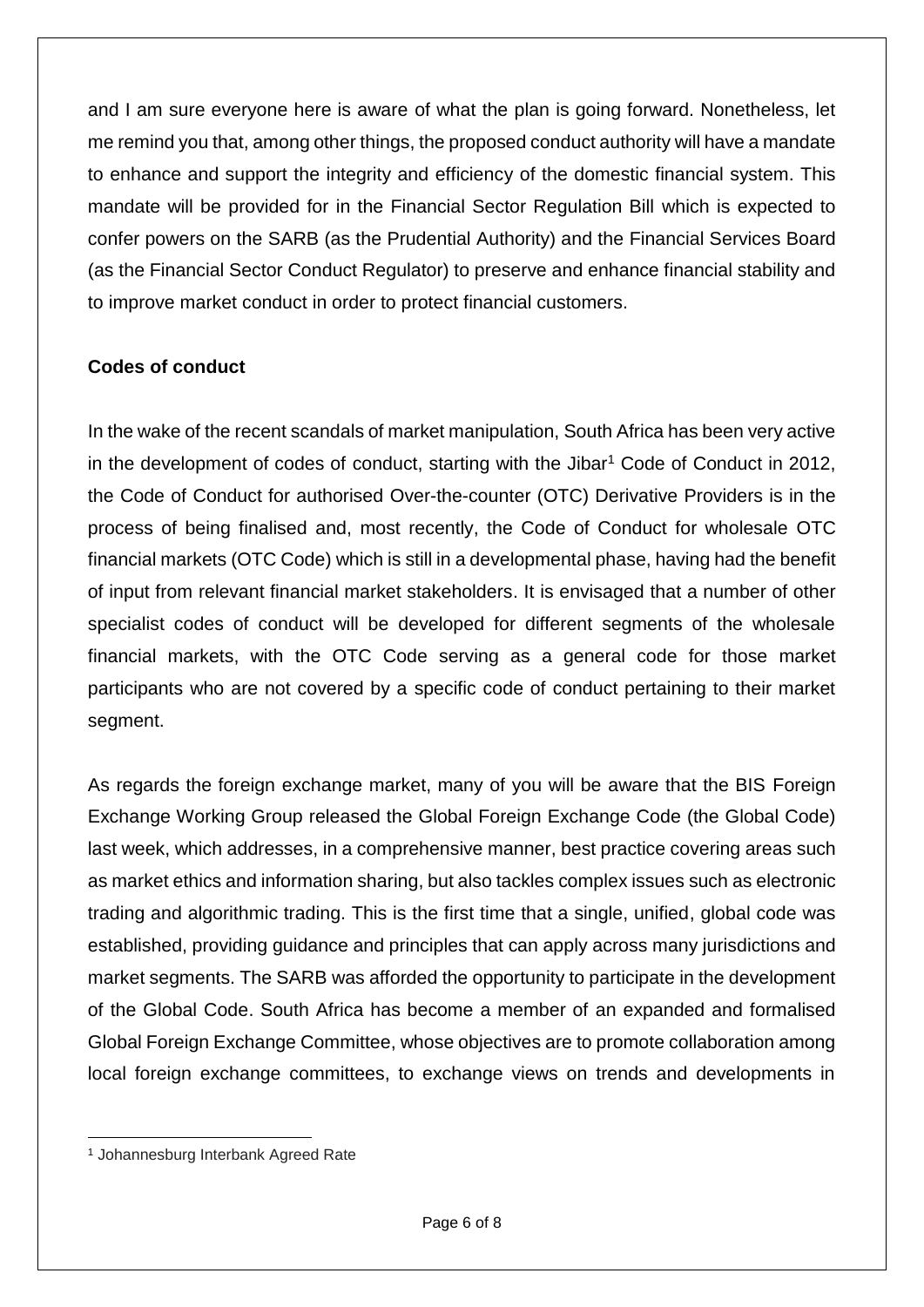global foreign exchange markets, and to promote, maintain and update the Global Code on a regular basis to ensure its continued relevance. Each member foreign exchange committee designates a central bank and private sector representative for the Global Foreign Exchange Committee.

Following consultations with the Financial Markets Liaison Group and its foreign exchange subcommittee, we have endorsed and adopted the Global Code. This endorsement of the Global Foreign Exchange Code implies that we are now committed to evolving our own institutions' foreign exchange practices to be consistent with the principles outlined in the Code. This will include a review of the structure of our local foreign exchange committee over the next few months. We believe that this code is a big step in the right direction and will contribute to strengthening standards in foreign exchange markets around the globe.

The Global Code contains principles of good practice that provide a common set of guidelines to the market, with the intention of promoting the integrity and effective functioning of the relevant financial markets without imposing legal or regulatory obligations on market participants; the Code is not a substitute for regulation. Having endorsed the Global Code, the SARB will strive to adhere to it in its own market operations and, over time, we would also expect counterparties that we transact with in the foreign exchange market to confirm their commitment and adherence to the Global Code for them to continue to be eligible counterparties.

#### **Conclusion**

I would like to conclude by saying that we are still some distance away from the finish line when it comes to inculcating the highest standards of conduct and market best practice. And it is not the job of the regulators alone to cross that line; it is the job of the financial sector as a whole. We recognise the contributions that each of you makes towards strengthening the standards of market practice. In continuing to do so, I would like to appeal to you to take very seriously the challenge of aligning your current culture to the desired culture. There is definitely the need for a fundamental shift in the mind-set of the financial services industry on the issue of culture; more regulation is not necessarily the best way to go about fixing problematic conduct.